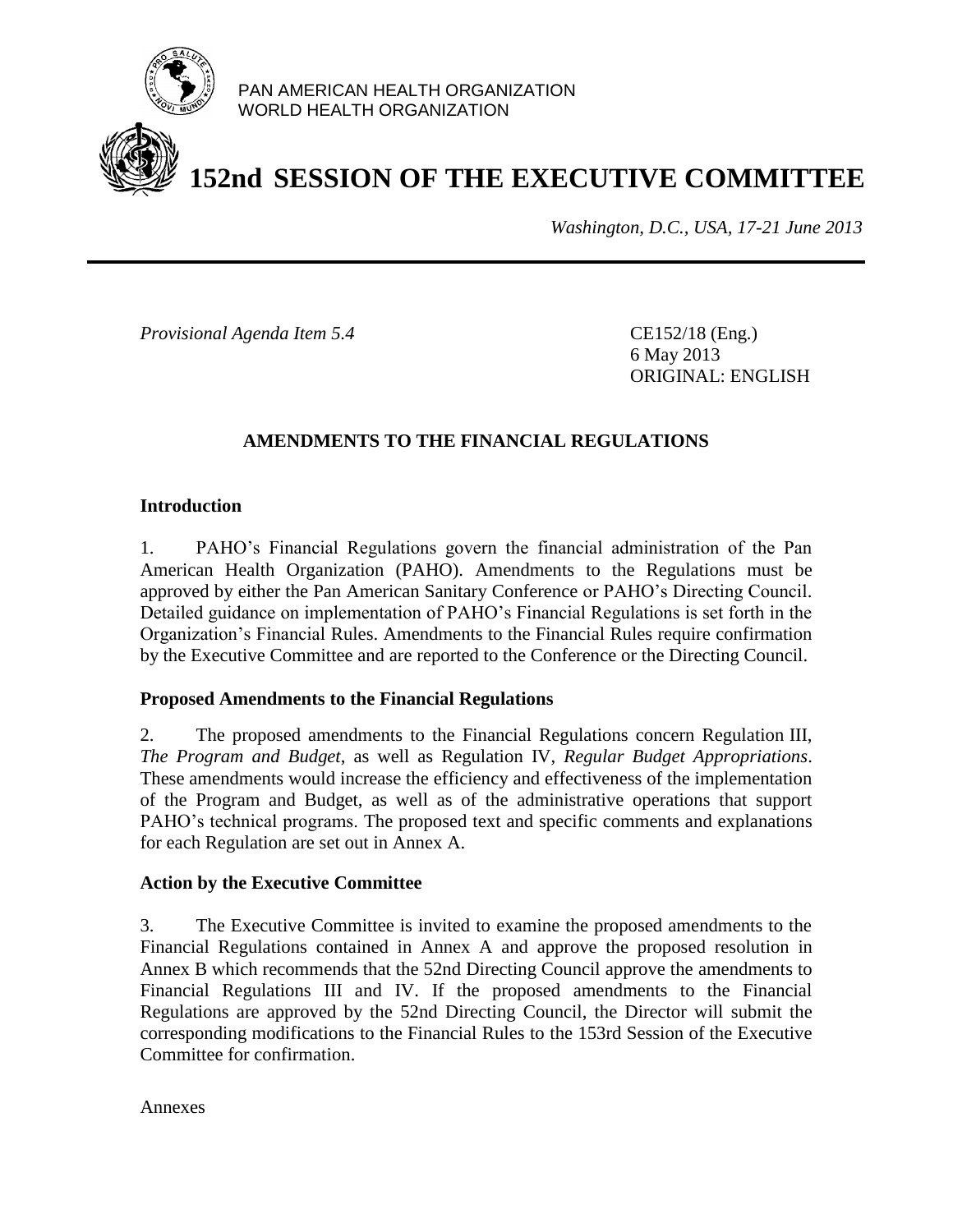## CE152/18 (Eng.) Annex A

| <b>Current Text</b>                                                                                                                                                                                                                                                                                                                                                                                                   | <b>Proposed Text</b>                                                                                                                                                                                                                                                                                                                                                                                                                                                                                                                                                                                                                                                                                                                                                                                                    | <b>Comments</b>                                                                                                                                                                                                                                                                                                                                                                                                                                                                                                                                                                                                                                                                                                             |
|-----------------------------------------------------------------------------------------------------------------------------------------------------------------------------------------------------------------------------------------------------------------------------------------------------------------------------------------------------------------------------------------------------------------------|-------------------------------------------------------------------------------------------------------------------------------------------------------------------------------------------------------------------------------------------------------------------------------------------------------------------------------------------------------------------------------------------------------------------------------------------------------------------------------------------------------------------------------------------------------------------------------------------------------------------------------------------------------------------------------------------------------------------------------------------------------------------------------------------------------------------------|-----------------------------------------------------------------------------------------------------------------------------------------------------------------------------------------------------------------------------------------------------------------------------------------------------------------------------------------------------------------------------------------------------------------------------------------------------------------------------------------------------------------------------------------------------------------------------------------------------------------------------------------------------------------------------------------------------------------------------|
| <b>Regulation III - The Program</b><br>and Budget                                                                                                                                                                                                                                                                                                                                                                     |                                                                                                                                                                                                                                                                                                                                                                                                                                                                                                                                                                                                                                                                                                                                                                                                                         |                                                                                                                                                                                                                                                                                                                                                                                                                                                                                                                                                                                                                                                                                                                             |
| New Regulation                                                                                                                                                                                                                                                                                                                                                                                                        | 3.8 The Program and Budget<br>shall consist of the Program and<br><b>Budget as originally approved</b><br>by the Conference or Directing<br>Council, and any supplemental<br>proposals as well as Regular<br><b>Budget appropriations which</b><br>have been carried over from the<br>previous budgetary period in<br>accordance with Regulation IV.                                                                                                                                                                                                                                                                                                                                                                                                                                                                    | This new Regulation defines the<br>"Program and Budget" to include<br>prior<br>period<br>budgetary<br>appropriations approved to be<br>carried over into the subsequent<br>budgetary period, as provided for<br>in Financial Regulation 4.2. As a<br>result, budgetary and financial<br>reporting will henceforth reflect<br>these new components of the<br>Program and Budget.                                                                                                                                                                                                                                                                                                                                             |
| <b>Regulation IV - Regular</b><br><b>Budget Appropriations</b>                                                                                                                                                                                                                                                                                                                                                        |                                                                                                                                                                                                                                                                                                                                                                                                                                                                                                                                                                                                                                                                                                                                                                                                                         |                                                                                                                                                                                                                                                                                                                                                                                                                                                                                                                                                                                                                                                                                                                             |
| 4.2<br>Regular<br>Budget<br>appropriations shall be available<br>for making commitments in the<br>budgetary period to which they<br>relate for delivery of programmed<br>goods and services in that same<br>budgetary<br>period<br>or.<br>exceptionally, in the first year of<br>the subsequent budgetary period<br>for delayed delivery of such<br>programmed goods and services<br>due to unforeseen circumstances. | 4.2<br>Regular<br><b>Budget</b><br>appropriations shall be available<br>for making commitments in the<br>budgetary period to which they<br>relate for delivery of programmed<br>goods and services in that same<br>budgetary<br>period.<br>$\theta$ r,<br>eExceptionally Regular Budget<br>appropriations may be made<br>available in the first year of the<br>subsequent budgetary period in<br>order to support operational<br>effectiveness for non-severable<br>contractual agreements due to be<br>delivered in the first quarter of<br>the subsequent year. Exceptions<br>may also be considered by the<br>Director to carry over Regular<br>Budget appropriations into a<br>subsequent budgetary period for<br>the delayed delivery of such<br>programmed goods and services<br>due to unforeseen circumstances. | The Financial Regulation is<br>amended in order to expand the<br>whereby<br>instances<br>the<br>Organization can carry forward a<br>budgetary appropriation beyond<br>the two-year budgetary period.<br>budgetary<br>Allowing<br>the<br>appropriation that funds a non-<br>severable contractual agreement<br>to be carried<br>over into a<br>subsequent budgetary period,<br>will increase the efficiency and<br>effectiveness of the implemen-<br>tation of the Program<br>and<br>Budget, as well as of the<br>administrative operations<br>that<br>support the technical programs.<br>The only financial impact to the<br>Organization is the reduction of<br>any potential surplus at the end<br>of a budgetary period. |

## **PROPOSED AMENDMENTS TO THE FINANCIAL REGULATIONS**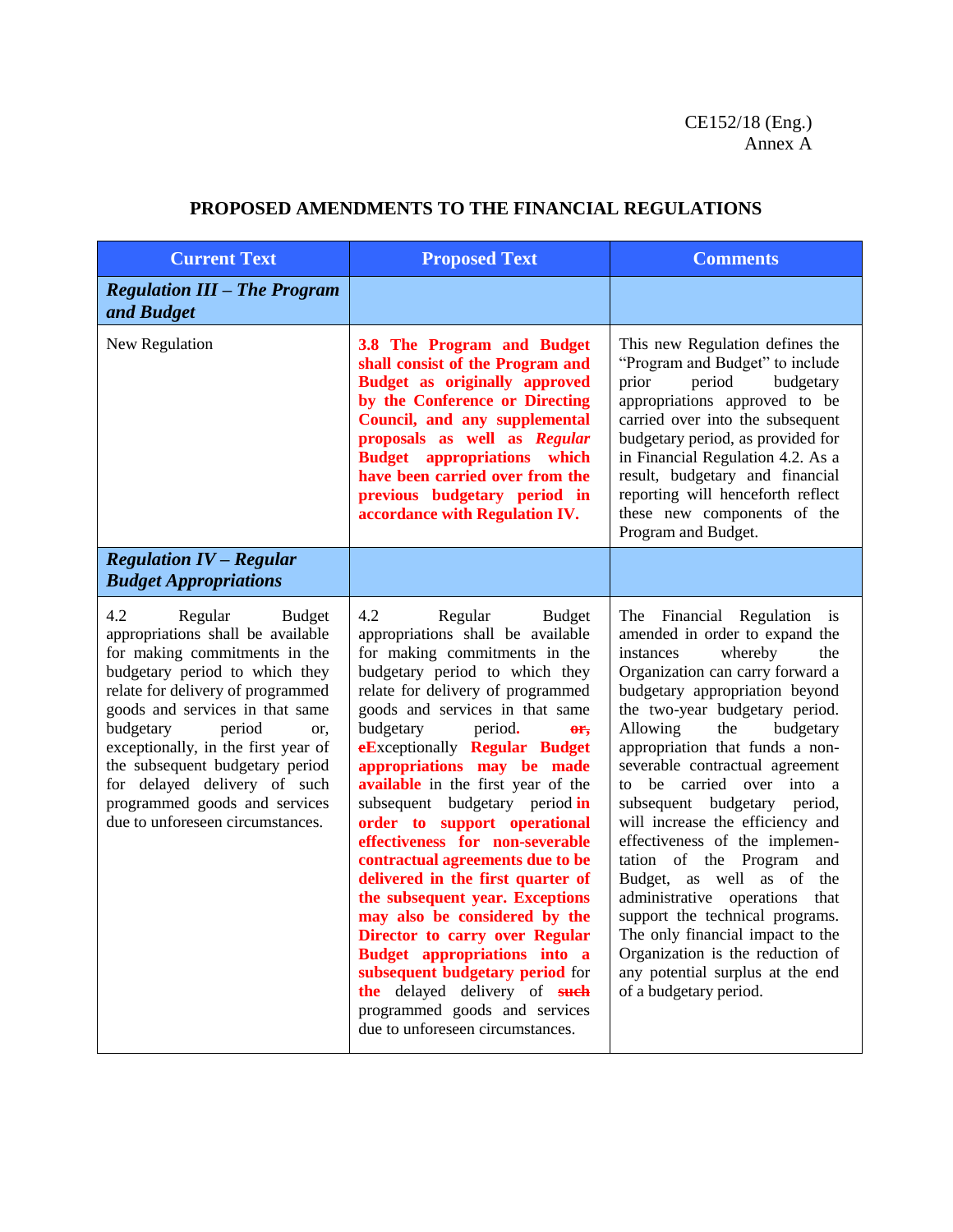| <b>Current Text</b>                                                                                                                                                                                                                                                                                                                                                            | <b>Proposed Text</b>                                                                                                                                                                                                                                                                                                                                                                                                                                                                                                                    | <b>Comments</b>                                                                                                                                                                                                                                                                                                                                                                                           |
|--------------------------------------------------------------------------------------------------------------------------------------------------------------------------------------------------------------------------------------------------------------------------------------------------------------------------------------------------------------------------------|-----------------------------------------------------------------------------------------------------------------------------------------------------------------------------------------------------------------------------------------------------------------------------------------------------------------------------------------------------------------------------------------------------------------------------------------------------------------------------------------------------------------------------------------|-----------------------------------------------------------------------------------------------------------------------------------------------------------------------------------------------------------------------------------------------------------------------------------------------------------------------------------------------------------------------------------------------------------|
| <b>Regulation IV – Regular</b><br><b>Budget Appropriations (cont.)</b>                                                                                                                                                                                                                                                                                                         |                                                                                                                                                                                                                                                                                                                                                                                                                                                                                                                                         |                                                                                                                                                                                                                                                                                                                                                                                                           |
| 4.4<br>Any balance<br>of the<br>Regular Budget appropriation not<br>committed by the end of the<br>current budgetary period, shall be<br>used to replenish the Working<br>Capital Fund to its authorized<br>level, after which any balance will<br>be available for subsequent use in<br>accordance with the resolutions<br>adopted by the Conference or<br>Directing Council. | Any balance of the <b>funded</b><br>4.4<br>Regular Budget appropriation not<br>committed by the end of the current<br>budgetary period,<br><b>or</b><br>not<br>authorized to be carried over into<br>the subsequent budgetary period,<br>shall be used to replenish the<br>Working Capital Fund to its<br>authorized level. Thereafter any<br>balance will be <b>transferred</b> to<br><b>surplus and made</b> available for<br>subsequent use in accordance with<br>the resolutions adopted by the<br>Conference or Directing Council. | The introduction of a budgetary<br>carry forward in Regulation 4.2<br>affects the availability<br>-of<br>replenish<br>resources to<br>the<br>Working Capital Fund, as those<br>funds, although not expended in<br>the current budgetary period,<br>must be available for expenditure<br>subsequent period.<br>the<br>in.<br>Therefore, they must be excluded<br>from the determination of any<br>surplus. |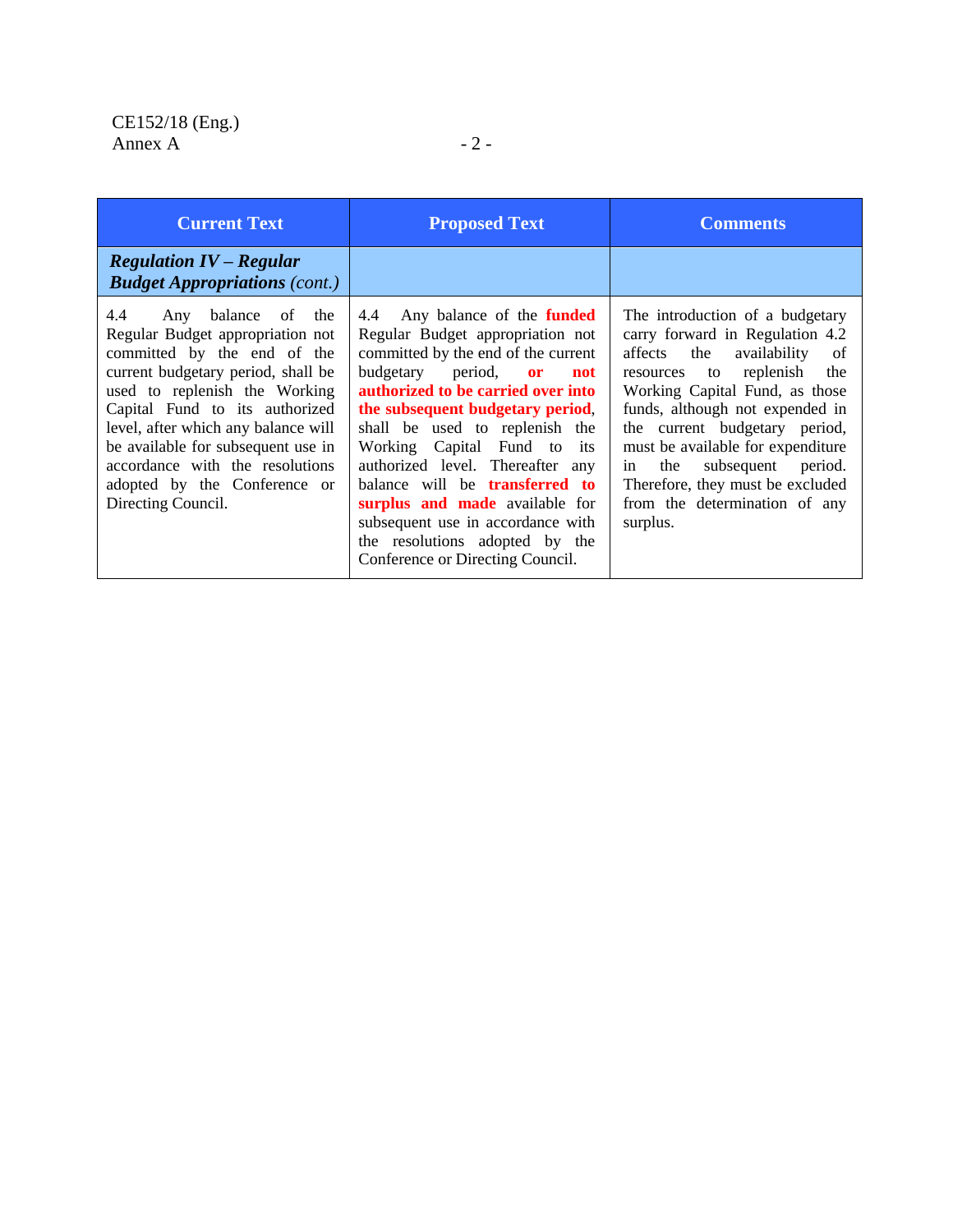

PAN AMERICAN HEALTH ORGANIZATION WORLD HEALTH ORGANIZATION

# **152nd SESSION OF THE EXECUTIVE COMMITTEE**

*Washington, D.C., USA, 17-21 June 2013*

CE152/18 (Eng.) Annex B ORIGINAL: ENGLISH

## *PROPOSED RESOLUTION*

## **AMENDMENTS TO THE FINANCIAL REGULATIONS**

### *THE 152nd SESSION OF THE EXECUTIVE COMMITTEE,*

Having considered the report of the Director on the amendments proposed to the Financial Regulations, as they appear in Annex A to Document CE152/18, and

Taking into consideration that these amendments to the Financial Regulations reflect modern best practices of management which increase the efficiency and effectiveness of the implementation of the Program and Budget, as well as of the administrative operations that support PAHO's technical programs,

#### *RESOLVES:*

To recommend to the 52nd Directing Council that it approve the amendment to Financial Regulations III and IV by adopting a resolution along the following lines:

## **AMENDMENTS TO THE FINANCIAL REGULATIONS**

#### *THE 52nd DIRECTING COUNCIL,*

Having considered the proposed amendments to the Financial Regulations of the Pan American Health Organization as they appear in Annex A to Document CD52/ $\ldots$